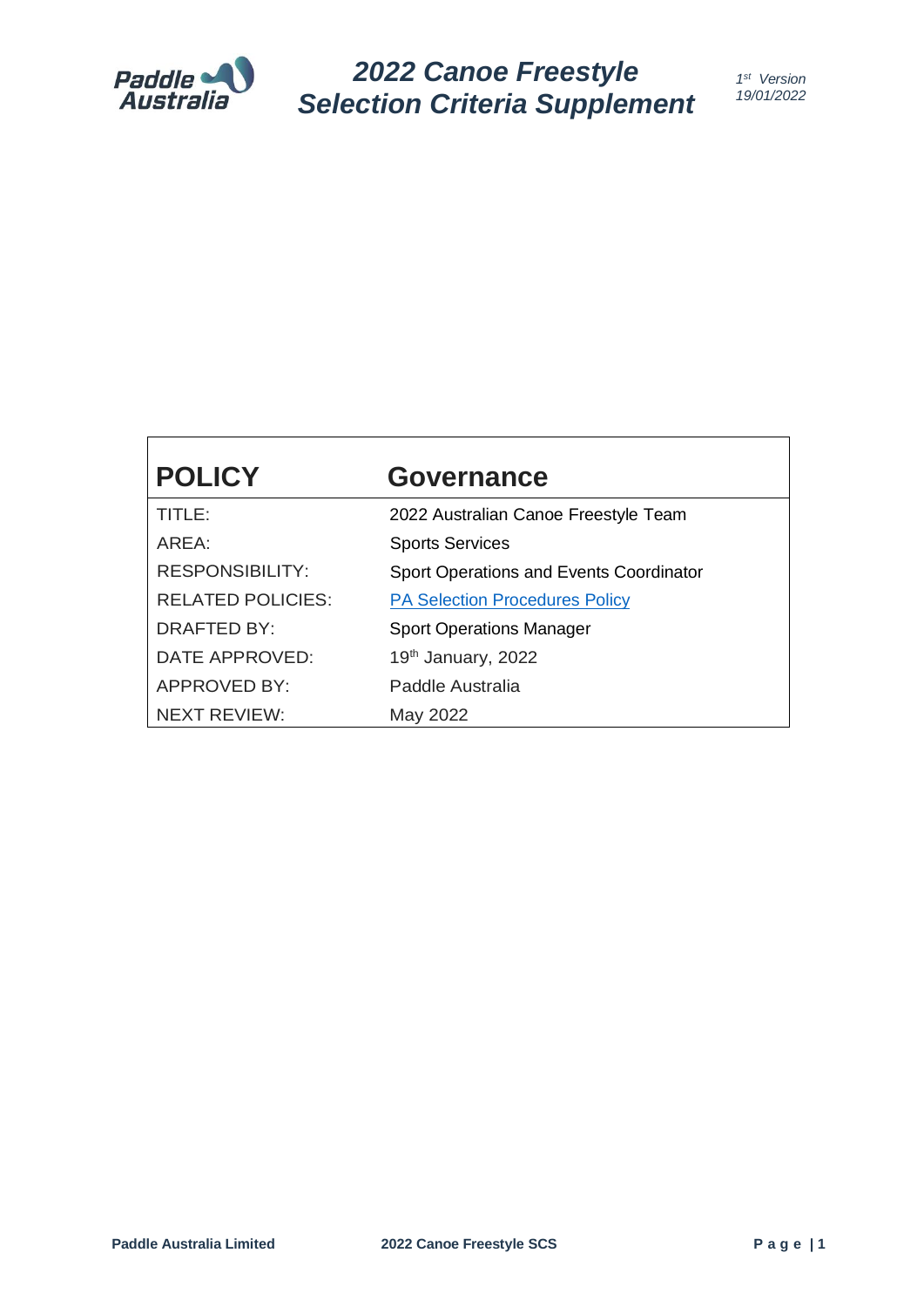

# <span id="page-1-0"></span>**CONTENTS**

| 2.4. |  |
|------|--|
|      |  |
|      |  |
|      |  |
|      |  |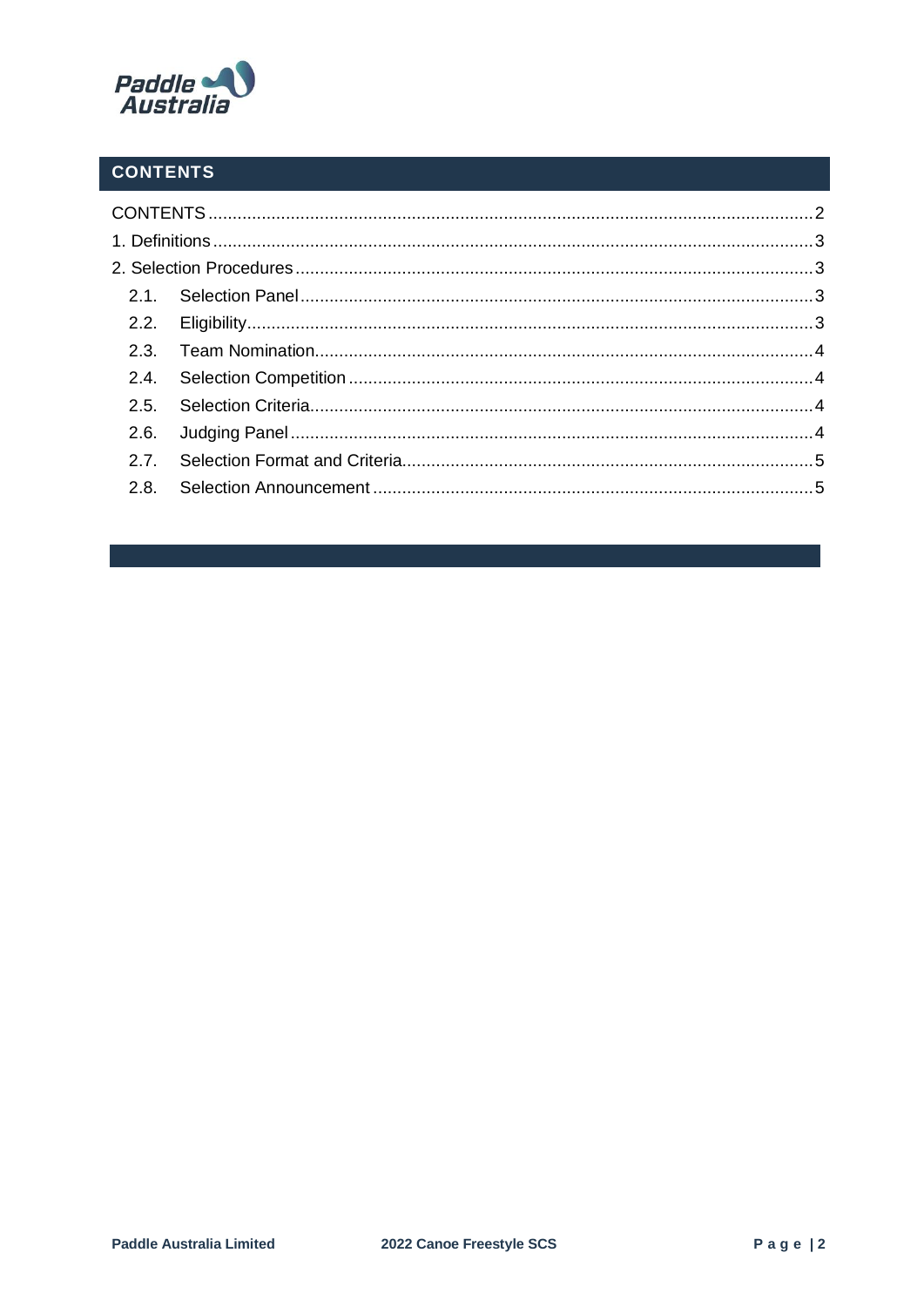

# <span id="page-2-0"></span>**1. DEFINITIONS**

In these Criteria, the following words have the following respective meanings:

| "Age Groups"            | means Junior, and Open age groups as determined by the ICF<br>Canoe Freestyle Competition Rules 2022 clause 1.4. Athlete<br>ages will be taken from 31 December 2022.                                                |
|-------------------------|----------------------------------------------------------------------------------------------------------------------------------------------------------------------------------------------------------------------|
| "Class/es"              | means K1 Men, K1 Women, C1 Unisex, K1 Squirt Men, K1<br>Squirt Women, OC1 Unisex, K1 Junior Men, and K1 Junior<br>Women.                                                                                             |
| "Competition"           | means the 2022 ICF Canoe Freestyle World Championships<br>to be held in Nottingham, United Kingdom from 28th June to<br>$2nd$ July 2022.                                                                             |
| "Criteria"              | means this Selection Criteria Supplement.                                                                                                                                                                            |
| "Junior"                | means an Athlete eligible to compete as a Junior under ICF<br>Canoe Freestyle Rules.                                                                                                                                 |
| "PA"                    | means Paddle Australia Ltd, the recognised governing body<br>for Canoeing in Australia.                                                                                                                              |
| "Policy"                | means the Selection Procedure Policy adopted by the Board<br>of PA that governs the selection of Athletes to Paddle<br>Australia Teams.                                                                              |
| "Selection Competition" | means the 2022 PA Canoe Freestyle Championships to be<br>held at the PWS in Penrith NSW from the 25 <sup>th</sup> to the 27 <sup>th</sup> of<br>February 2022.                                                       |
| "Team"                  | means the 2022 Australian Canoe Freestyle Team to<br>compete at the 2022 ICF Canoe Freestyle World<br>Championships in Nottingham in London in the UK from the<br>27 <sup>th</sup> June to the 2 <sup>nd</sup> July. |

Words not defined in these Criteria have the meaning ascribed to them in the [Constitution](https://paddle.org.au/wp-content/uploads/2019/06/20190413-POL-PA-Constitution.pdf) of PA or the Bylaw unless a contrary meaning appears from the context.

# <span id="page-2-1"></span>**2. SELECTION PROCEDURES**

#### 2.1. SELECTION PANEL

<span id="page-2-2"></span>In accordance with clause 4 of the Policy, the Selection Panel members are:

- Gary Finaly (chair)
- Josh Singleton
- Claire O'Hara

# <span id="page-2-3"></span>2.2. ELIGIBILITY

2.2.1. In order to be eligible for selection to the Team, Athletes must comply with the Policy, in particular clause 6. Eligibility.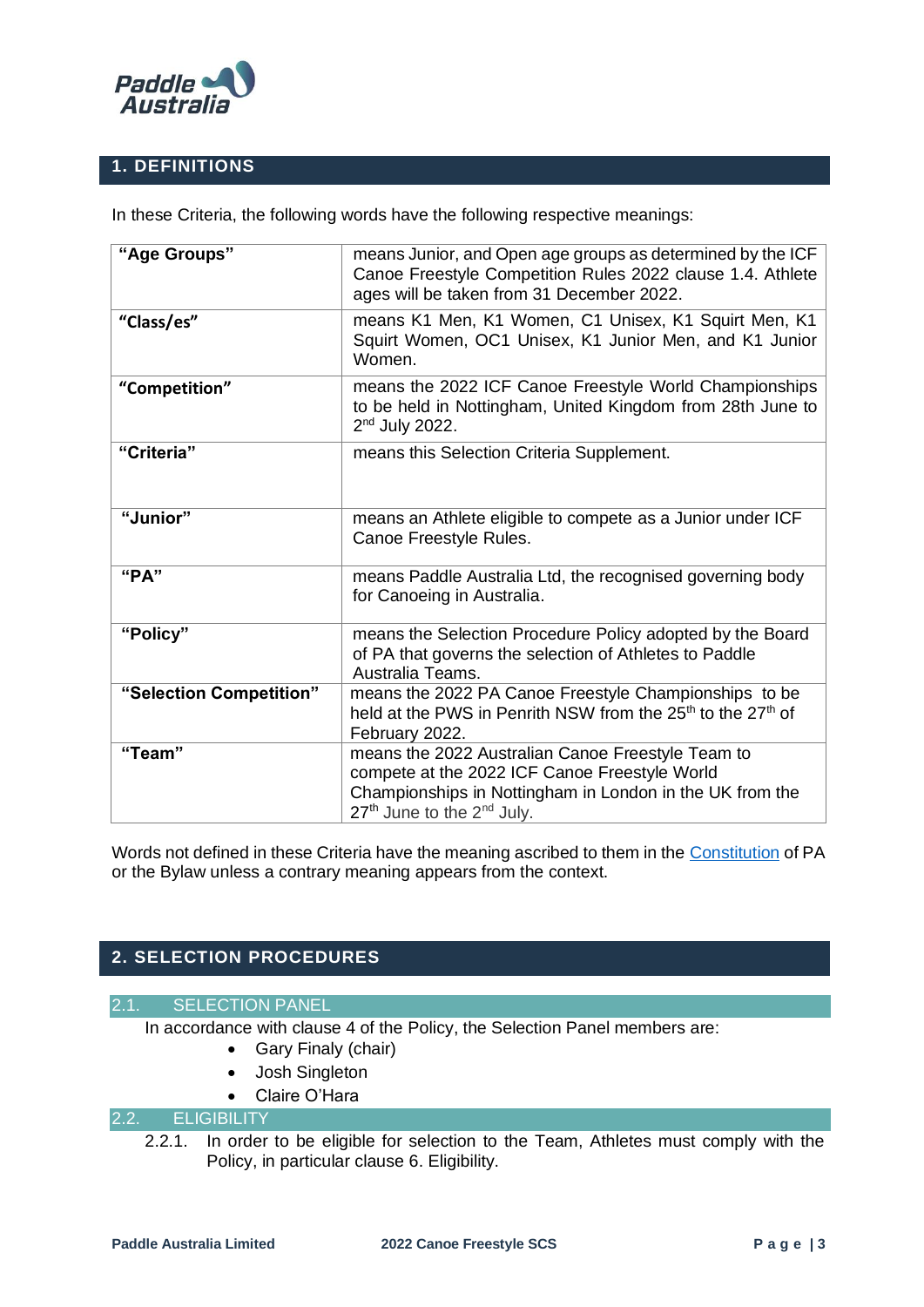

2.2.2. Athletes must provide the information outlined in clause 6.1 to PA by no later than 25 March 2022.

<span id="page-3-0"></span>2.3. TEAM NOMINATION

- 2.3.1. The Team will be selected to compete at the Competition.
- 2.3.2. Athletes will need to notify of availability for selection at the point of entry for the Selection Competition in accordance with the Policy.
- 2.3.3. By competing in any of the Selection Competitions, Athletes:
	- 2.3.3.1. agree to comply with these Criteria; and
	- 2.3.3.2. agree to comply with the Policy.

#### <span id="page-3-1"></span>2.4. SELECTION COMPETITION

- 2.4.1. The Selection Competition will be utilised as part of the selection process.
- 2.4.2. Athletes/Crews may compete in as many Classes as they wish at the Selection Competition.
- 2.4.3. Athletes seeking selection in the Team to compete at the Competition must compete in the Selection Competition.
- 2.4.4. To be selected to the Team to compete at the Competition athletes must be available to tour with the Team between  $19<sup>th</sup>$  June  $-3<sup>rd</sup>$  July 2022.

### <span id="page-3-2"></span>2.5. SELECTION CRITERIA

- 2.5.1. The Selection Panel appointed by the CEO of PA pursuant to clause 4.1 of the Policy will, subject to the criteria set out in clause 2.5, select up to the following number of boats in each of the Classes:
	- a) K1 Men Five (5) boats
	- b) K1 Women Three (3) boats
	- c) C1 Unisex Three (3) boats
	- d) K1 Squirt Men Three (3) boats
	- e) K1 Squirt Women Three (3) boats
	- f) OC1 Unisex Two (2) boats
	- g) K1 Junior Men Three (3) boats
	- h) K1 Junior Women Three (3) boats
- 2.5.2. Athletes may only nominate for one age bracket in each category, however may nominate for multiple classes.
- 2.5.3. Selection to the Team for each class will be decided on the Athlete's gaining 50 or more points across their two (2) combined runs.
- 2.5.4. Where two or more Athletes are equally placed at the conclusion of the event, and the tie impacts Selection, placing will be decided by the following;
	- a) biggest move performed (ICF Procedure)
	- b) best heat score
	- c) head to head heat
- 2.5.5. The Selection Panel is NOT obliged to select the maximum number of ICF quota positions under this clause 2.5.1.

#### <span id="page-3-3"></span>2.6. JUDGING PANEL

- 2.6.1. Judging panel is to be made up of 2 members consisting of competitors and others attending the event.
- 2.6.2. The panel is to be selected, by the Committee.